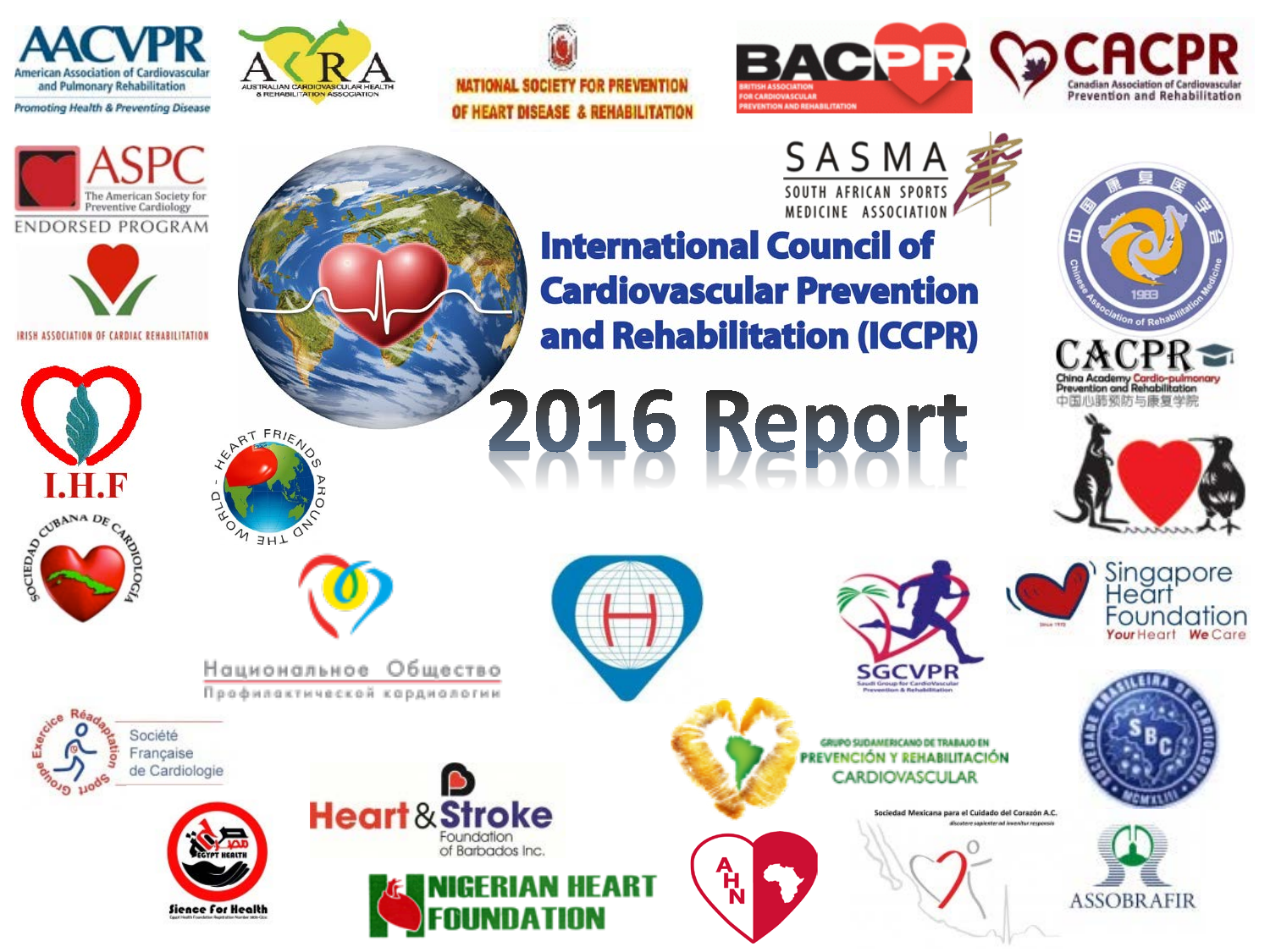

**International Council of Cardiovascular Prevention** and Rehabilitation (ICCPR)

|    | <b>Table 1. Member Associations</b>                                                           | <b>Joining Date</b> | <b>Council Representative</b>                                     |
|----|-----------------------------------------------------------------------------------------------|---------------------|-------------------------------------------------------------------|
| 1  | African Heart Network                                                                         | 08/04/2016          | Christelle Crickmore                                              |
| 2  | American Association of Cardiovascular and Pulmonary Rehabilitation                           | 01/12/2012          | Ana Mola                                                          |
| 3  | American Society of Preventive Cardiology                                                     | 01/12/2012          | Laurence Sperling                                                 |
| 4  | ASSOBRAFIR - Brazilian Physiotherapy Society                                                  | 01/04/2015          | Raquel Britto                                                     |
| 5  | Australian Cardiovascular Health and Rehabilitation Association                               | 01/12/2012          | <b>Steve Woodruffe (Chair-elect)</b>                              |
| 6  | Brazilian Society of Cardiology Group of Cardiovascular Prevention & Metabolic Rehabilitation | 01/12/2012          | Artur Herdy                                                       |
| 7  | British Association for Cardiovascular Prevention and Rehabilitation                          | 01/12/2012          | John Buckley (Chair)                                              |
| 8  | Barbados Heart and Stroke Foundation                                                          | 14/01/2014          | <b>Gina Pitts</b>                                                 |
| 9  | Canadian Association of Cardiovascular Prevention and Rehabilitation                          | 01/12/2012          | <b>Sherry Grace (Secretary)</b><br><b>Colin Yeung (Treasurer)</b> |
| 10 | China Academy of Cardiopulmonary Prevention and Rehabilitation                                |                     | Ding Rongjing                                                     |
| 11 | Cuban Society of Cardiac Rehabilitation                                                       | 01/12/2012          | Eduardo Rivas-Estany                                              |
| 12 | <b>Egypt Health Foundation</b>                                                                | 01/04/2016          | Wael Safwat                                                       |
| 13 | French Society of Cardiology and Francophone Group for Prevention and Rehabilitation          | 14/03/2014          | Sonia Corone                                                      |
| 14 | Grupo Latinoamericano de Trabajo en Prevencion y Rehabilitacion Cardiaca                      | 13/10/2013          | Francisco Jimenez-Lopez                                           |
| 15 | Heart Friends Around the World                                                                | 01/05/2014          | Khawer Siddiqui                                                   |
| 16 | Iranian Heart Foundation                                                                      | 01/12/2012          | Nizal Sarrafzadegan                                               |
| 17 | Irish Association of Cardiac Rehabilitation                                                   | 01/12/2012          | Sophie Charles                                                    |
| 18 | Mexican Society of Heart Care (Cardiovascular Prevention and Sports Cardiology)               | 01/07/2014          | Hermes Lomeli                                                     |
| 19 | National Society (India) for Prevention of Heart Disease and Rehabilitation                   | 01/12/2012          | <b>Aashish Contractor (Vice-Chair)</b>                            |
| 20 | New Zealand Cardiovascular Prevention and Secondary Management Working Group                  | 13/07/2013          | Helen O'Shaugnessy                                                |
| 21 | Nigerian Heart Foundation                                                                     | 13/10/2013          | Kingsley Akinroye                                                 |
| 22 | Russian Medical Society of Preventive Cardiology                                              | 13/12/2013          | Nana Pogosova                                                     |
| 23 | Saudi Heart Association Group for Prevention and Rehabilitation                               | 01/12/2012          | Najeeb Jaha                                                       |
| 24 | Singapore Heart Foundation                                                                    | 14/03/2014          | Tay Hung Yong                                                     |
| 25 | South African Sports Medicine Association                                                     | 01/4/2014           | Wayne Derman                                                      |
| 26 | World Hypertension League                                                                     | 13/10/2013          | Mark Niebylski                                                    |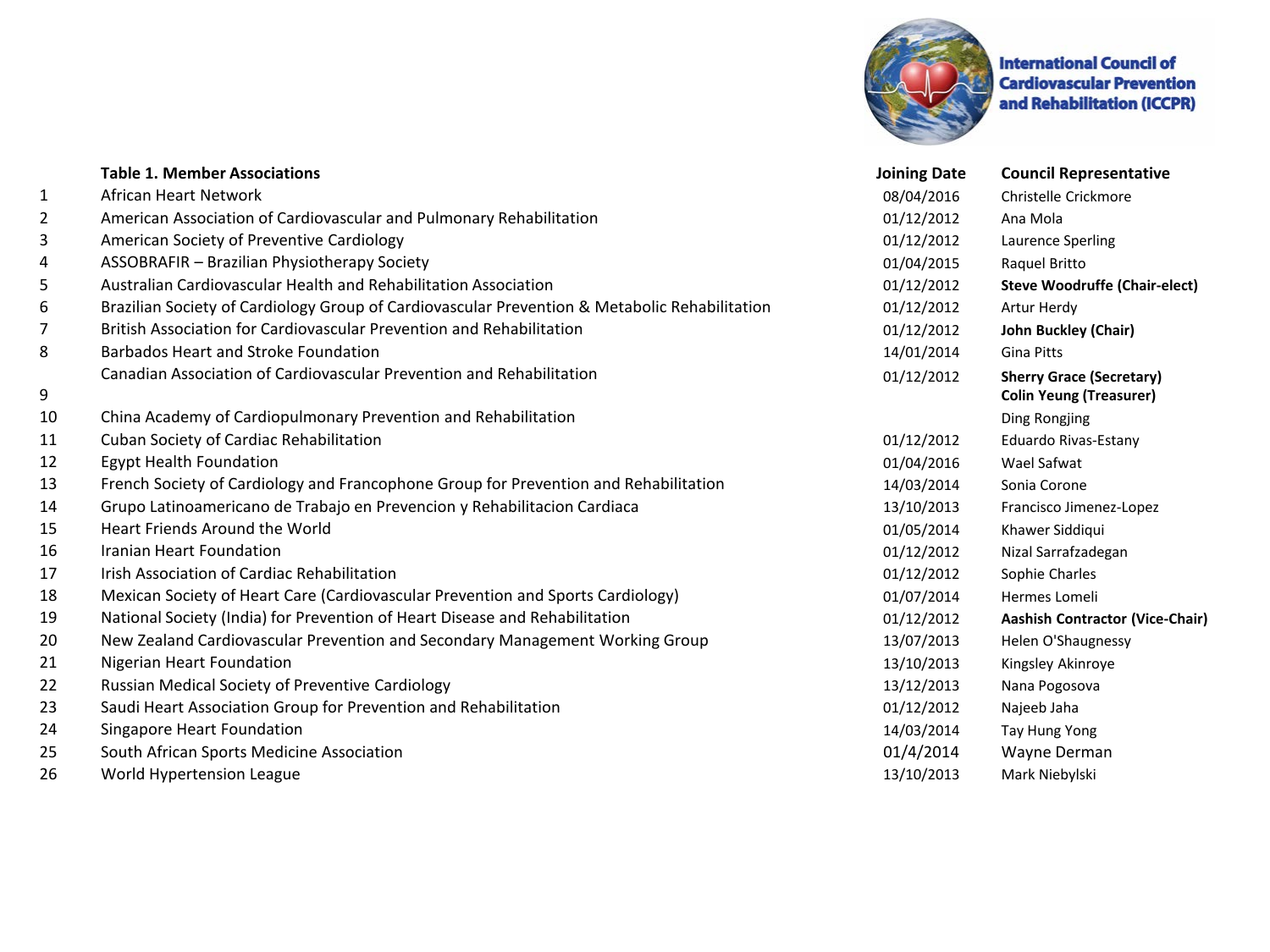**Report Period 1st January, 2014 – 31th April, 2016**



## **Key Events and Achievements**

Following the successful full Council meeting and symposia presentations given by the ICCPR at the WCC in Melbourne in May 2014, and leading up to WCC 2016 in Mexico City (June 2016), the ICCPR Council has continued to meet formally with three teleconference meetings each year. These meetings are interspersed and/or preceded by meetings of the Executive Members to discuss and strategise on the implementation of activities of the ICCPR. Smaller groups of members of the ICCPR have also met up, less formally but still with important discussions for feeding activity proposals into the Council's activities, have occurred at other large cardiac and cardiology society meetings around the world (Europe, South America, China, Asia, and the United States)

The two main two projects of the ICCPR over the past two years have been:

- The writing of the Consensus Statement for delivering cardiac rehabilitation in Low-Resource Settings
- The writing of an International Advocacy Guide to promoting the value of cardiac rehabilitation, especially for countries wishing to initiate the use of CR as part of standard cardiology services and cardiovascular health programmes.

The Consensus statement has been accepted by the journal Heart with ePublication in May of 2016.

The ICCPR continues to increase its awareness and respect amongst the world leaders of cardiology and cardiac care as it has consistently been invited to participate as a stakeholder in high level meetings of the WHO and WHF in their efforts to reduce the burden of CVD around the world, and especially in light of the WHO 25 x 25 programme (reducing premature death of non-communicable diseases by 25% by the year 2025).

The ICCPR has maintained a number of mutual support and endorsement activities with the World Hypertension League

## **Membership and Communications**

Since the last report in 2014, ICCPR has grown from 20 to 26 member associations (Table 1.) Recognition of the activities within and between the member associations and their representatives is demonstrated by the website ([www.globalcardiacrehab.com\)](http://www.cardiacrehab.com), with an exemplary focus on sharing/providing mutual access to examples of good practice, programme and service developments, guidelines and standards, knowledge translation of evidence into practice, advocacy of programmes and programme service management.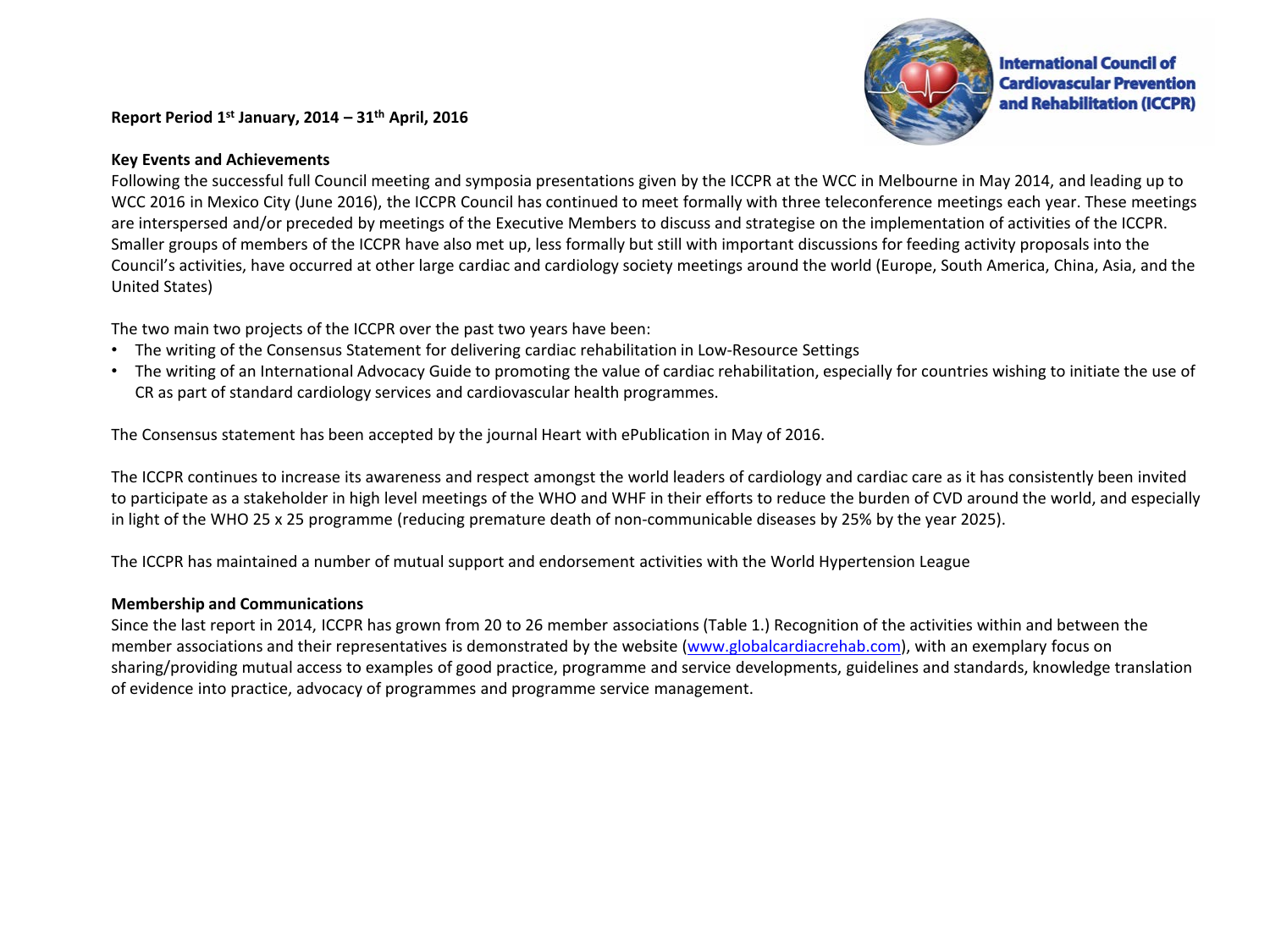activities of the International Council of Cardiovascular Prevention Executive officers' acceptance of this report as a true reflection of and Rehabilitation

Professor John Buckley (Chair) Signature:

Date: May 5, 2016

Professor Sherry Grace (Secretary) Signature:

Date: May 5, 2016

 $rac{9}{2}$ 

Dr. Colin Yeung (Treasurer) Signature:

Date: May 5, 2016

Dr. Aashish Contractor (Vice-Chair) Signature:

Date: May 5, 2016



**Cardiovascular Prevention** and Rehabilitation (ICCPR) International Council of